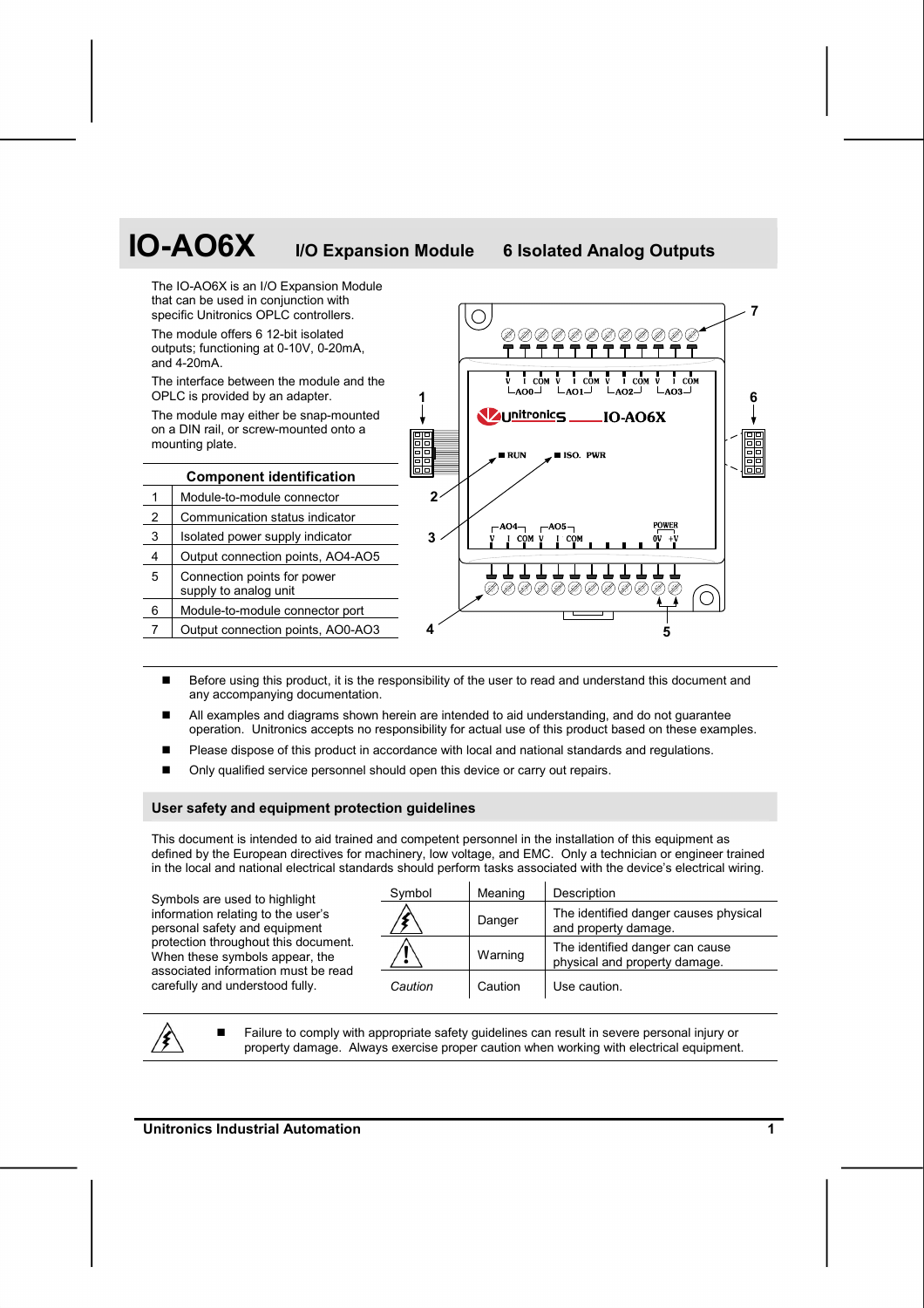- Check the user program before running it.
	- Do not attempt to use this device with parameters that exceed permissible levels.
	- Install an external circuit breaker and take appropriate safety measures against shortcircuiting in external wiring.
	- To avoid damaging the system, do not connect / disconnect the device when the power is on.

## **Environmental Considerations**



- Do not install in areas with: excessive or conductive dust, corrosive or flammable gas, moisture or rain, excessive heat, regular impact shocks or excessive vibration.
- **Leave a minimum of 10mm space for ventilation between the top and bottom edges of the** device and the enclosure walls.
- Do not place in water or let water leak onto the unit.
- Do not allow debris to fall inside the unit during installation.

# **Mounting the Module**

# **DIN-rail mounting**

Snap the device onto the DIN rail as shown below; the module will be squarely situated on the DIN rail.



# **Screw-Mounting**

The figure on the next page is drawn to scale. It may be used as a guide for screw-mounting the module. Mounting screw type: either M3 or NC6-32.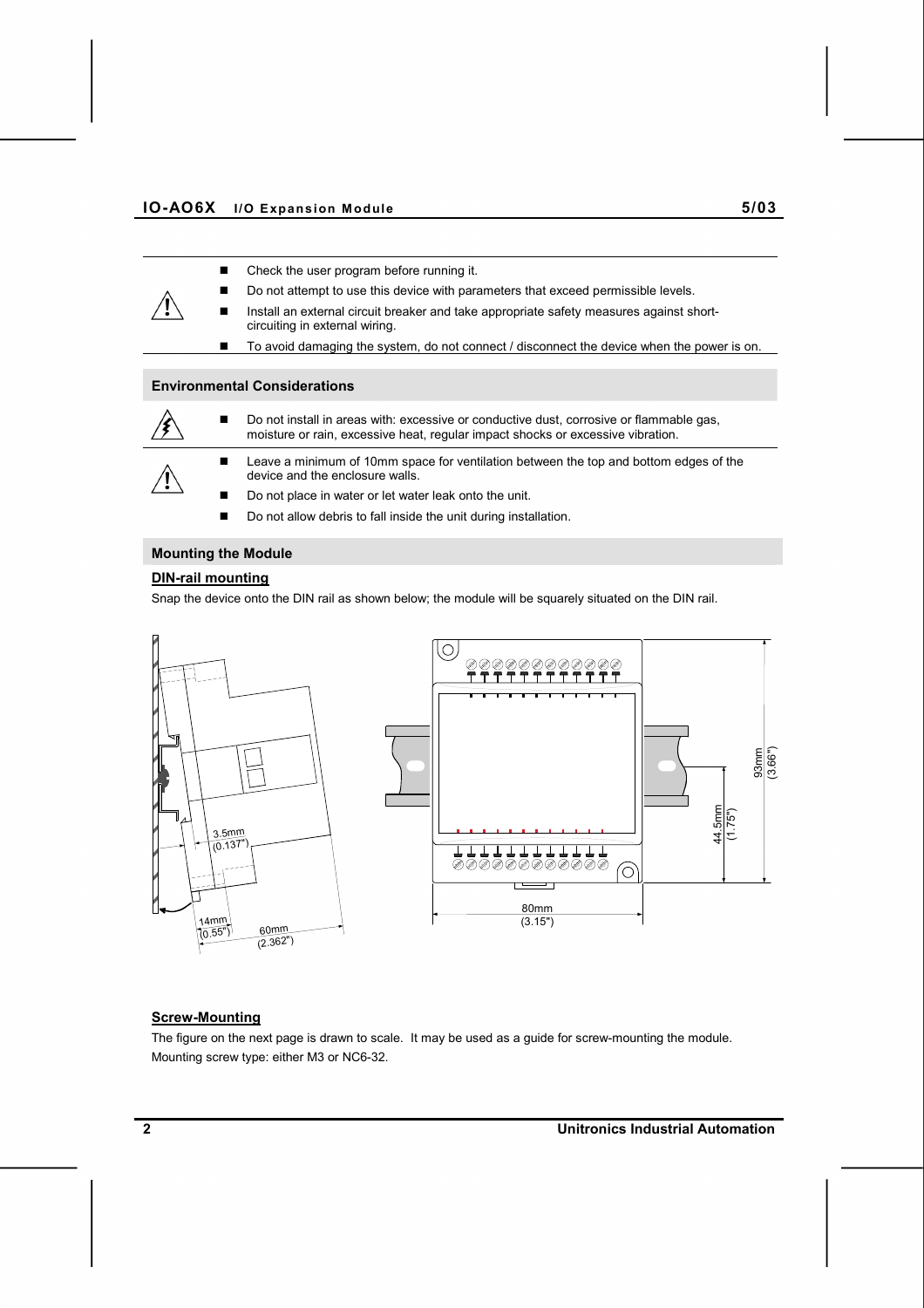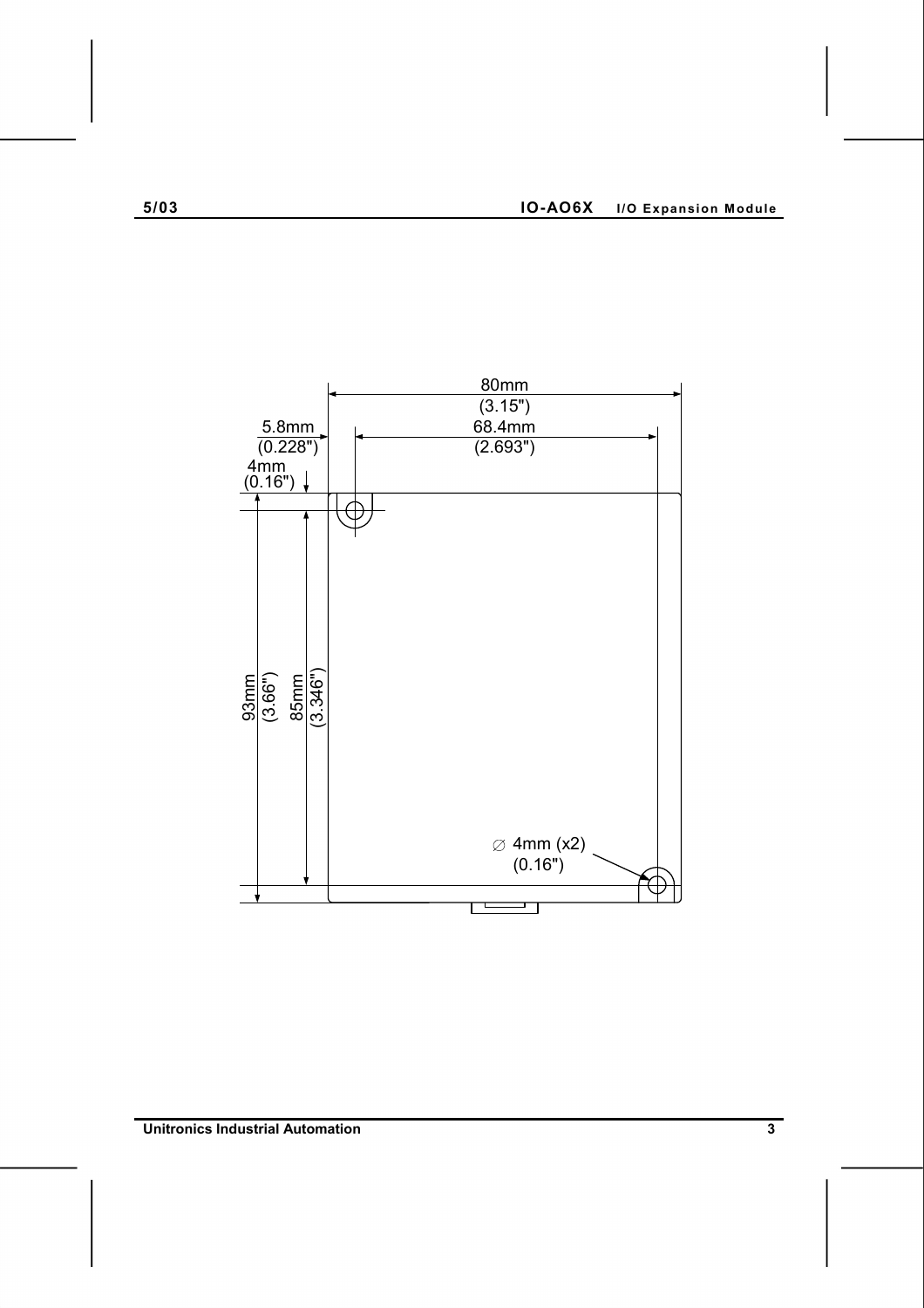#### **Connecting Expansion Modules**

An adapter provides the interface between the OPLC and an expansion module. To connect the I/O module to the adapter or to another module:

**1** Push the module-to-module connector into the port located on the right side of the device.

Note that there is a protective cap provided with the adapter. This cap covers the port of the **final**  I/O module in the system.



■ To avoid damaging the system, do not connect or disconnect the device when the power is on.



| Wiring |                                                                                        |
|--------|----------------------------------------------------------------------------------------|
|        | Do not touch live wires.                                                               |
|        | Unused pins should not be connected. Ignoring this directive may damage the device.    |
| ⁄ ↓    | Do not connect the 'Neutral or 'Line' signal of the 110/220VAC to the device's 0V pin. |
|        | Double-check all wiring before turning on the power supply.                            |

# **Wiring Procedures**

Use crimp terminals for wiring; use 26-12 AWG wire (0.13 mm  $^{2}$ –3.31 mm<sup>2</sup>) for all wiring purposes.

- 1. Strip the wire to a length of 7±0.5mm (0.250–0.300 inches).
- 2. Unscrew the terminal to its widest position before inserting a wire.
- 3. Insert the wire completely into the terminal to ensure that a proper connection can be made.
- 4. Tighten enough to keep the wire from pulling free.
- To avoid damaging the wire, do not exceed a maximum torque of 0.5 N·m (5 kgf·m).
- Do not use tin, solder, or any other substance on stripped wire that might cause the wire strand to break.
- Install at maximum distance from high-voltage cables and power equipment.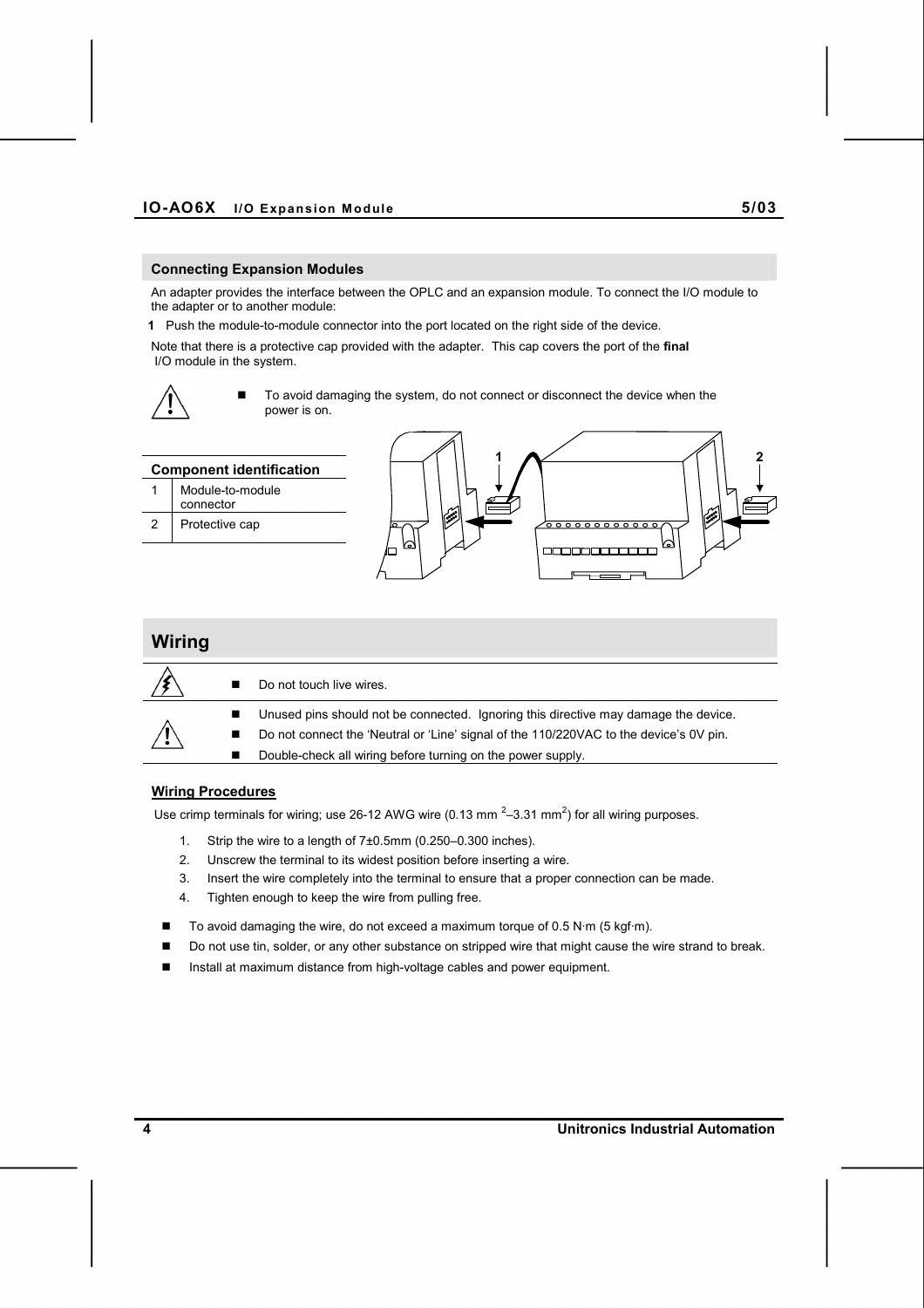#### **I/O Wiring—General**

- Input or output cables should not be run through the same multi-core cable or share the same wire.
- Allow for voltage drop and noise interference with input lines used over an extended distance. Use wire that is properly sized for the load.

#### **Analog Outputs**

- Shields should be earthed, connected to the earth of the cabinet.
- Do not connect unused outputs.
- An output can be wired to either current or voltage.
- Do not use current and voltage from the same source channel.
- The outputs' COM signals are internally shorted.



# **Wiring the Analog Outputs' Power Supply**

- 1. Connect the "positive" cable to the "+V" terminal, and the "negative" to the "0V" terminal.
- A non-isolated power supply can be used provided that a 0V signal is connected to the chassis.
- Do not connect the 'Neutral' or 'Line' signal of the 110/220VAC to the device's 0V pin.
- In the event of voltage fluctuations or non-conformity to voltage power supply specifications, connect the device to a regulated power supply.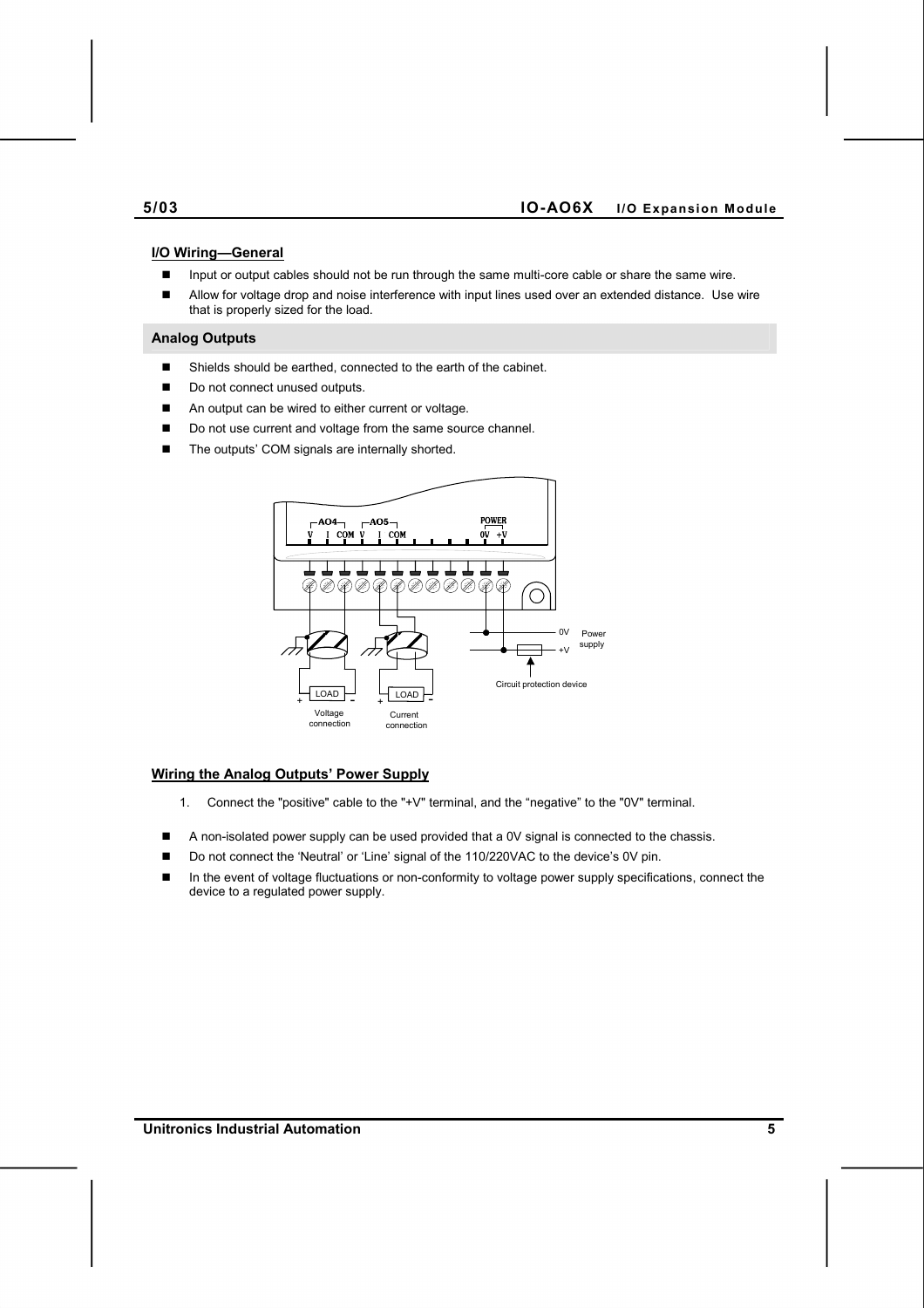# **IO-AO6X Technical Specifications**

| Max. current consumption<br>Typical power consumption<br>Status indicator | 32mA maximum from the adapter's 5VDC<br>29mA @ 5VDC                                                                                |
|---------------------------------------------------------------------------|------------------------------------------------------------------------------------------------------------------------------------|
| (RUN)                                                                     | Green LED:<br>-Lit when a communication link is established between module and OPLC.<br>-Blinks when the communication link fails. |
| Isolated power indicator<br>(ISO. PWR)                                    | Green LED:<br>-Lit when the isolated power supply is on.                                                                           |
| Isolation                                                                 |                                                                                                                                    |
| Channel to bus                                                            | Yes                                                                                                                                |
| Channel to power supply                                                   | Yes                                                                                                                                |
| Channel to channel                                                        | No                                                                                                                                 |
| <b>Analog Outputs</b>                                                     |                                                                                                                                    |
| Number of outputs                                                         | 6 (single-ended)                                                                                                                   |
| Output range                                                              | 0-10V, 0-20mA, 4-20mA. See Note 1.                                                                                                 |
| Resolution (except at 4-20mA)                                             | 12-bit (4096 units)                                                                                                                |
| Resolution at 4-20mA                                                      | 819 to 4095 (3277 units)                                                                                                           |
| Load impedance                                                            | 1k $\Omega$ minimum-voltage                                                                                                        |
|                                                                           | $500\Omega$ maximum-current. See Note 2.                                                                                           |
| Conversion time                                                           | 2 mSec, synchronized to expansion communication.                                                                                   |
| Linearity error                                                           | ±0.1%                                                                                                                              |
| Operational error limits                                                  | ±0.2%                                                                                                                              |
| <b>Analog Power Supply</b>                                                | 24VDC                                                                                                                              |
| Permissible range                                                         | 20.4 to 28.8VDC                                                                                                                    |
| Max. current consumption                                                  | 170mA@24VDC                                                                                                                        |
| Environmental                                                             | IP20 / NEMA1                                                                                                                       |
| Operating temperature                                                     | 0 $\degree$ to 50 $\degree$ C (32 to 122 $\degree$ F)                                                                              |
| Storage temperature                                                       | -20 $\degree$ to 60 $\degree$ C (-4 to 140 $\degree$ F)                                                                            |
| Relative Humidity (RH)                                                    | 5% to 95% (non-condensing)                                                                                                         |
| Dimensions (WxHxD)                                                        | 80mm x 93mm x 60mm (3.15 x 3.66 x 2.362")                                                                                          |
| Weight                                                                    | 159q (5.6oz.)                                                                                                                      |
| Mountina                                                                  | Either onto a 35mm DIN-rail or screw- mounted.                                                                                     |

**Notes:**

1. Note that the range of each I/O is defined both by wiring and within the controller's software.

2. When an analog output is set to use current, the output must be connected **before** the power is turned on.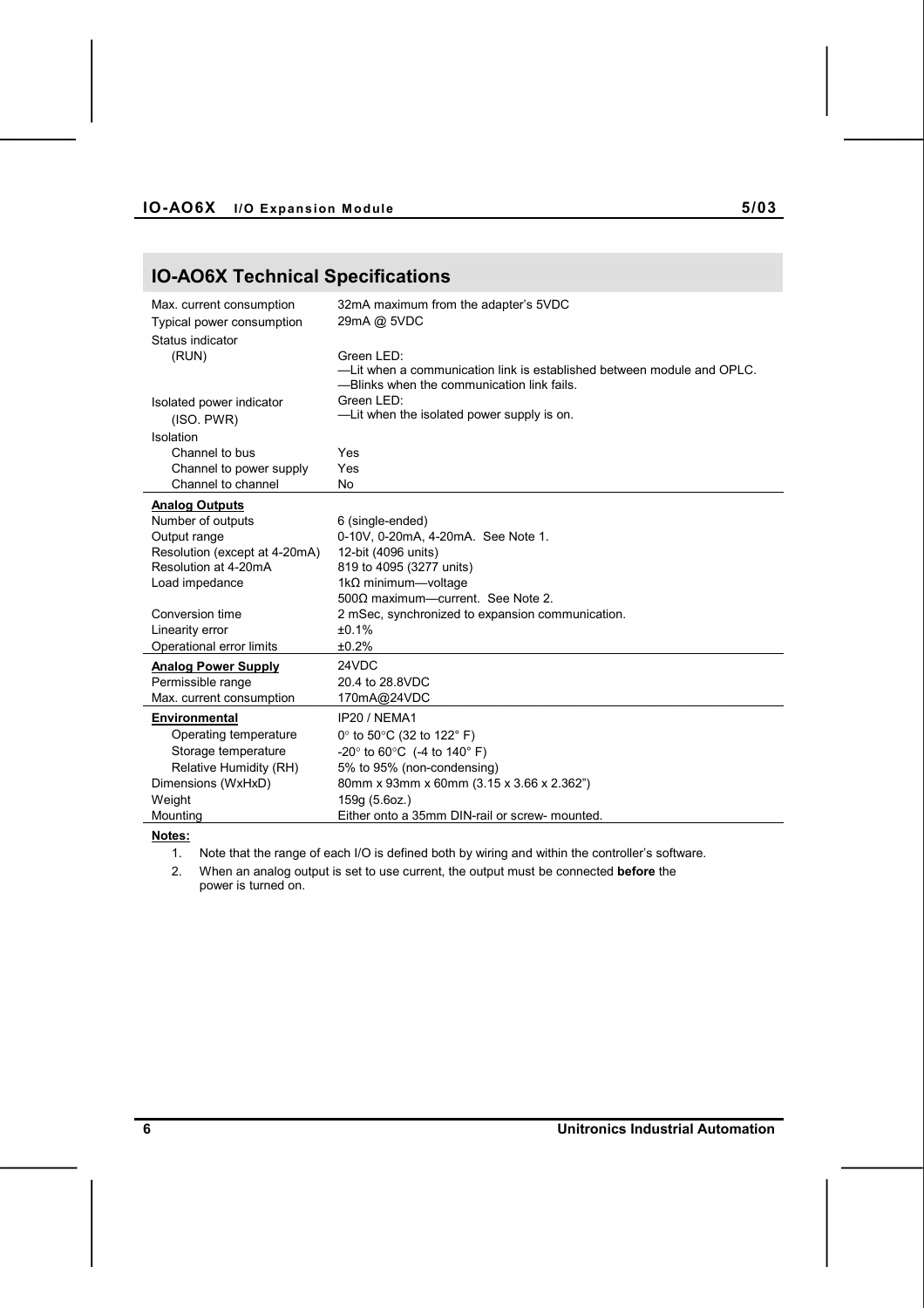# **Addressing I/Os on Expansion Modules**

Inputs and outputs located on I/O expansion modules that are connected to an OPLC are assigned addresses that comprise a letter and a number. The letter indicates whether the I/O is an input (I) or an output (O). The number indicates the I/O's location in the system. This number relates to both the position of the expansion module in the system, and to the position of the I/O on that module.

Expansion modules are numbered from 0-7 as shown in the figure below.



The formula below is used to assign addresses for I/O modules used in conjunction with the M90 OPLC. X is the number representing a specific module's location (0-7). Y is the number of the input or output on that specific module (0-15).

The number that represents the I/O's location is equal to:

$$
32 + x \cdot 16 + y
$$

#### Examples

- Input #3, located on expansion module #2 in the system, will be addressed as I 67,  $67 = 32 + 2 \cdot 16 + 3$
- Output #4, located on expansion module #3 in the system, will be addressed as O 84,  $84 = 32 + 3 \cdot 16 + 4$ .

EX90-DI8-RO8 is a stand-alone I/O module. Even if it is the only module in the configuration, the EX90-DI8- RO8 is always assigned the number 7.

Its I/Os are addressed accordingly.

#### Example

■ Input #5, located on an EX90-DI8-RO8 connected to an M90 OPLC will be addressed as I 149, 149 = 32 + 7 • 16 + 5